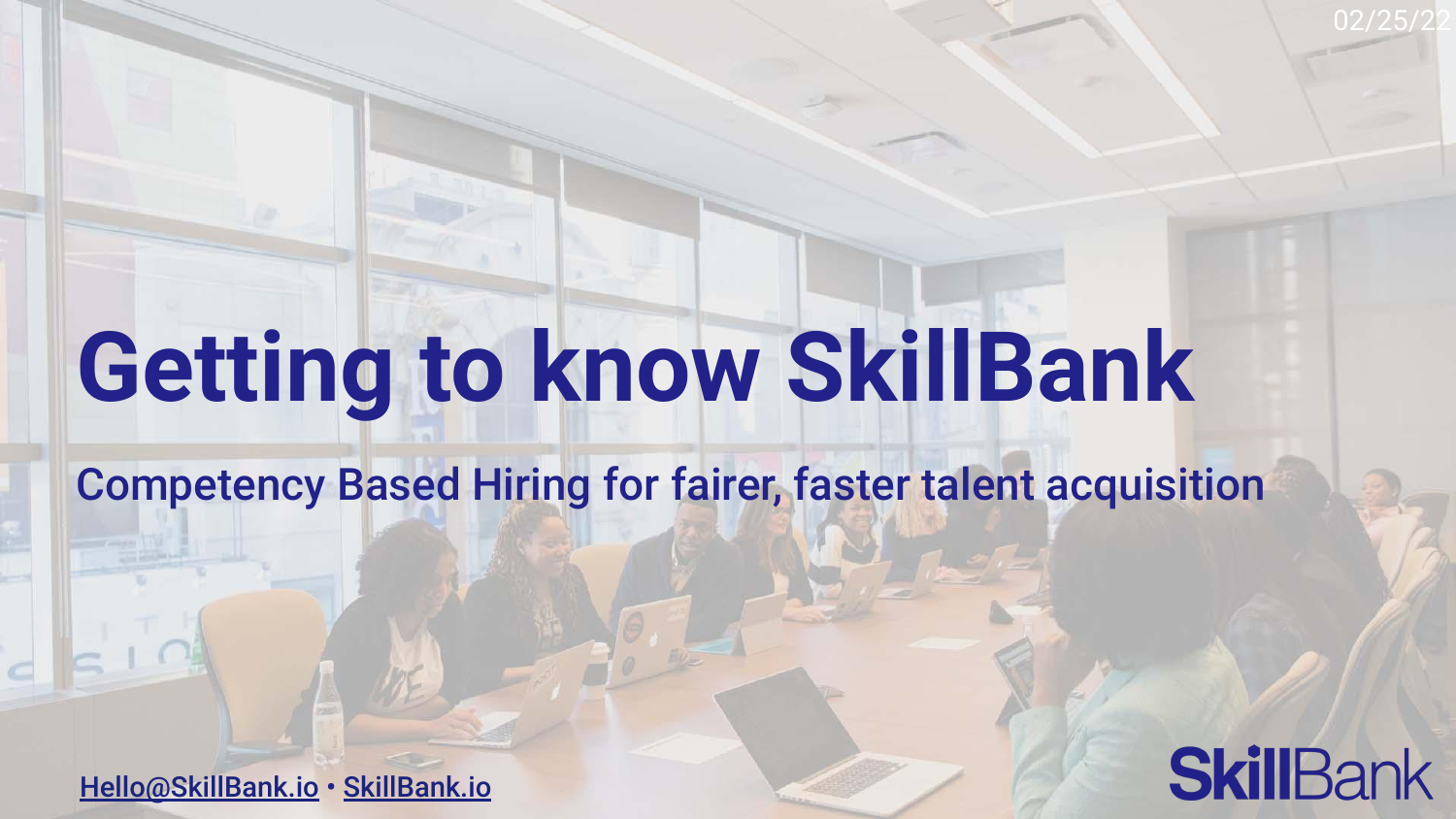# Why is Competency Based Hiring better?

- A fairer, more impartial and consistent approach to candidate selection
	- Uses standardized job competency data instead of applicant resumes
- Aligns your hiring strategy with your business strategy
	- Hire for the competencies needed to achieve business goals
- Improves your talent acquisition campaign KPIs
	- Quality of hire (performance + productivity + retention)
	- Hiring channel efficiency
	- Time to hire
- **Supports your DEI initiatives**

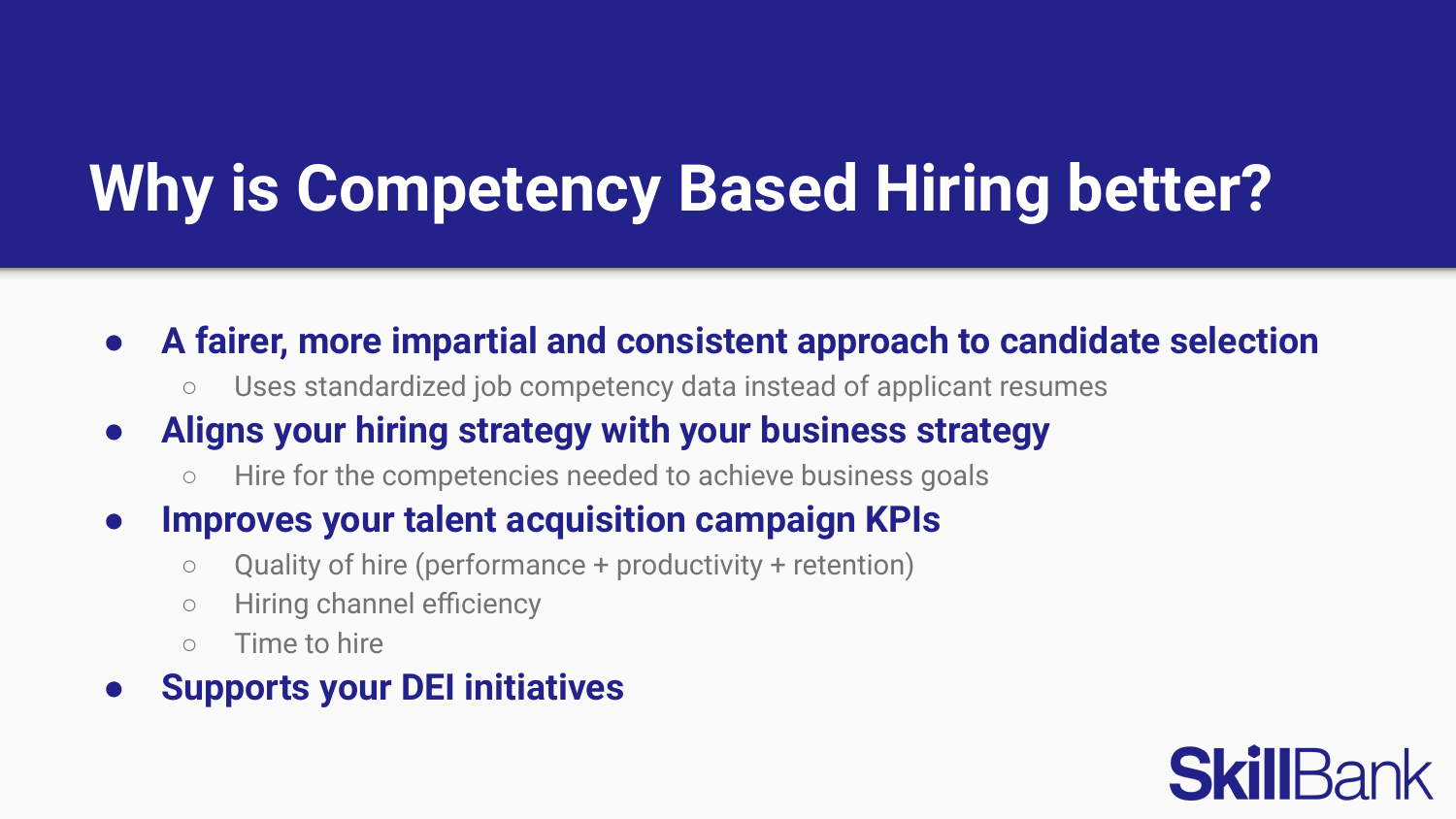# Why Choose SkillBank?

- Fast tracks your adoption of Competency Based Hiring
- Enhances your existing hiring workflows without disruption
- Provides a turn-key data driven hiring process that eliminates biases
- Reveals applicant proficiency and motivation to meet your job requirements
- Reduces your dependency on the resume
- Two breakthrough technologies
	- **[Job Competency Units](http://skillbank.io/jcu)**<sup>™</sup> precise suites of essential competencies for each job
	- $\circ$  [Job Competency Signals](http://skillbank.io/jcs)<sup> $m$ </sup> a standardized approach that's like FICO for hiring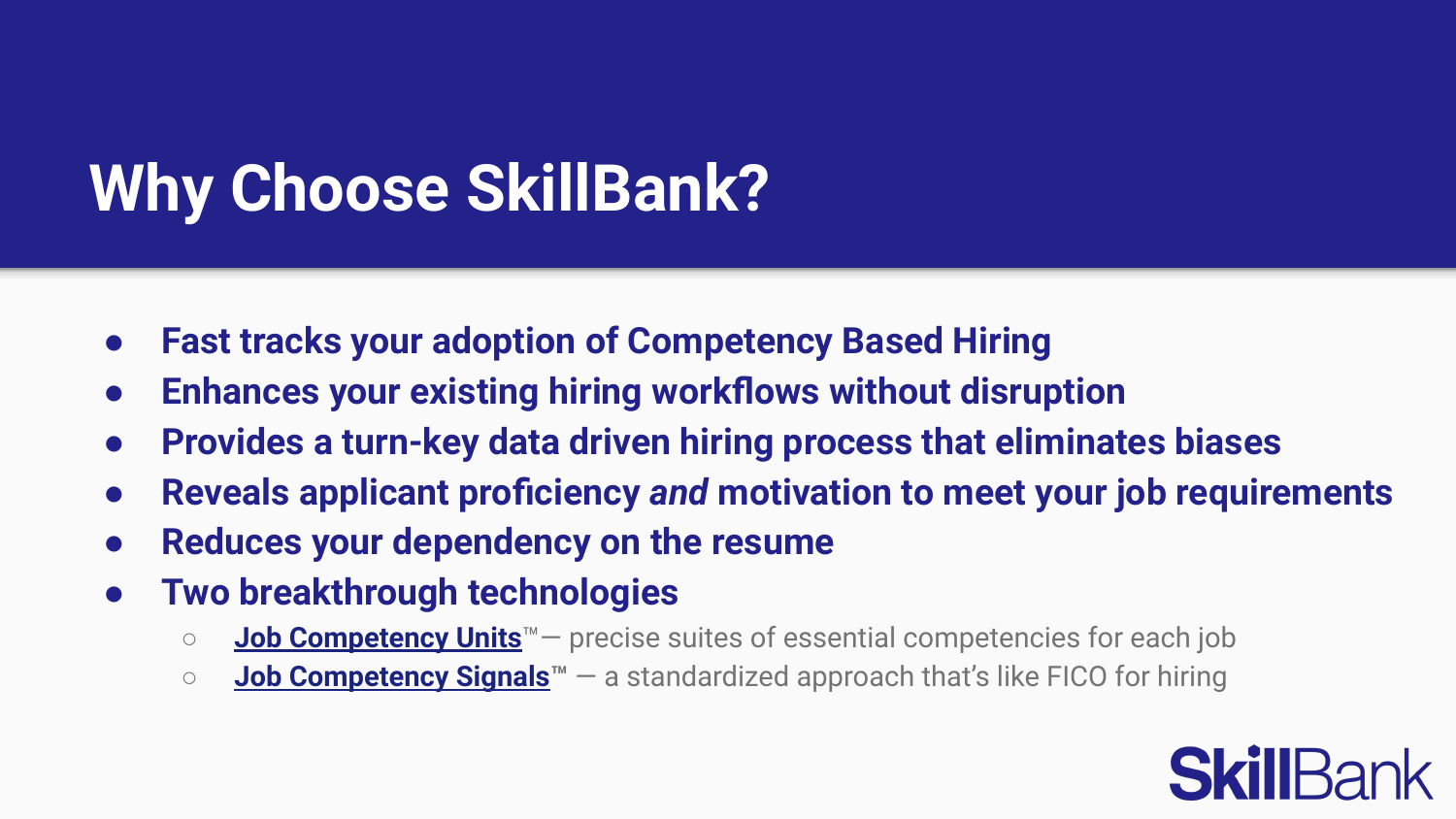# The Competency Insight Platform

- Enterprise ready cloud native SaaS platform
- Integrates with existing technologies and workflows
- Applicant / Staff interfaces quickly capture proficiency and motivation
	- $\circ$  What do you like to do  $-$  Task affinity improves job performance and reduces turnover
	- $\circ$  What are you good at  $-$  Proficiency across the suite of job specific competencies
- Recruiter / Manager interfaces provide answers available nowhere else
	- $\circ$  The right person for the job  $\sim$  Quickly identify top candidates at any scale
	- $\circ$  The right job for the person  $-$  Evaluate every applicant for every job
	- $\circ$  Skill gaps and career pathing  $-$  Training and growth opportunities



[Product Briefing](https://docs.google.com/presentation/d/e/2PACX-1vSWcofDbdLSos3vjJ7QrKeTRtgWFG8Op5HOqArPvnY3e27YEoa5HX6awiG_Jy4Y4A2ShjMxAKJfCKi_/pub?start=false&loop=false&delayms=10000) **National [Schedule a demo](https://go.oncehub.com/skillbankdemo)** 

**SkillBar**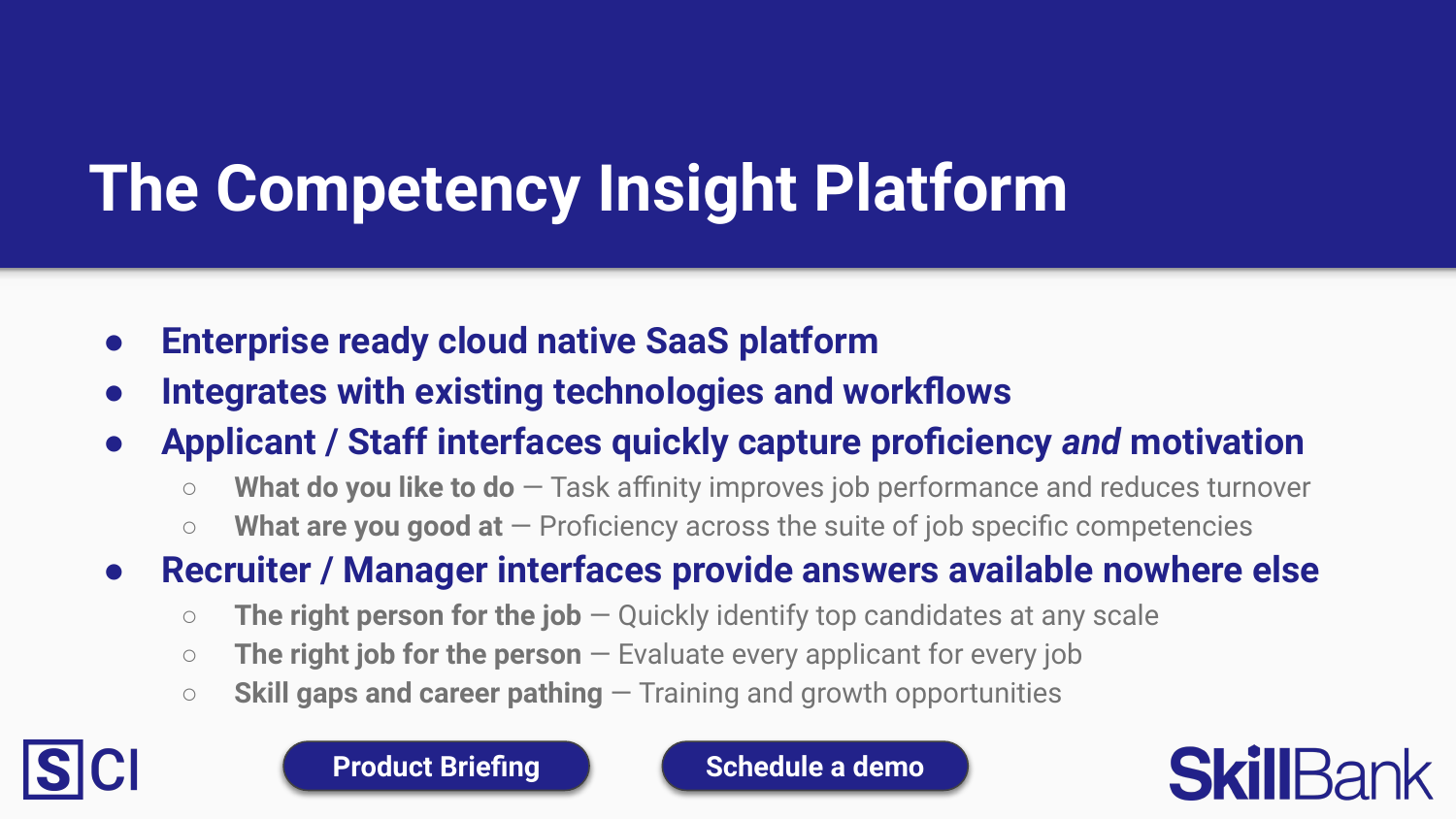## CI Platform Architecture





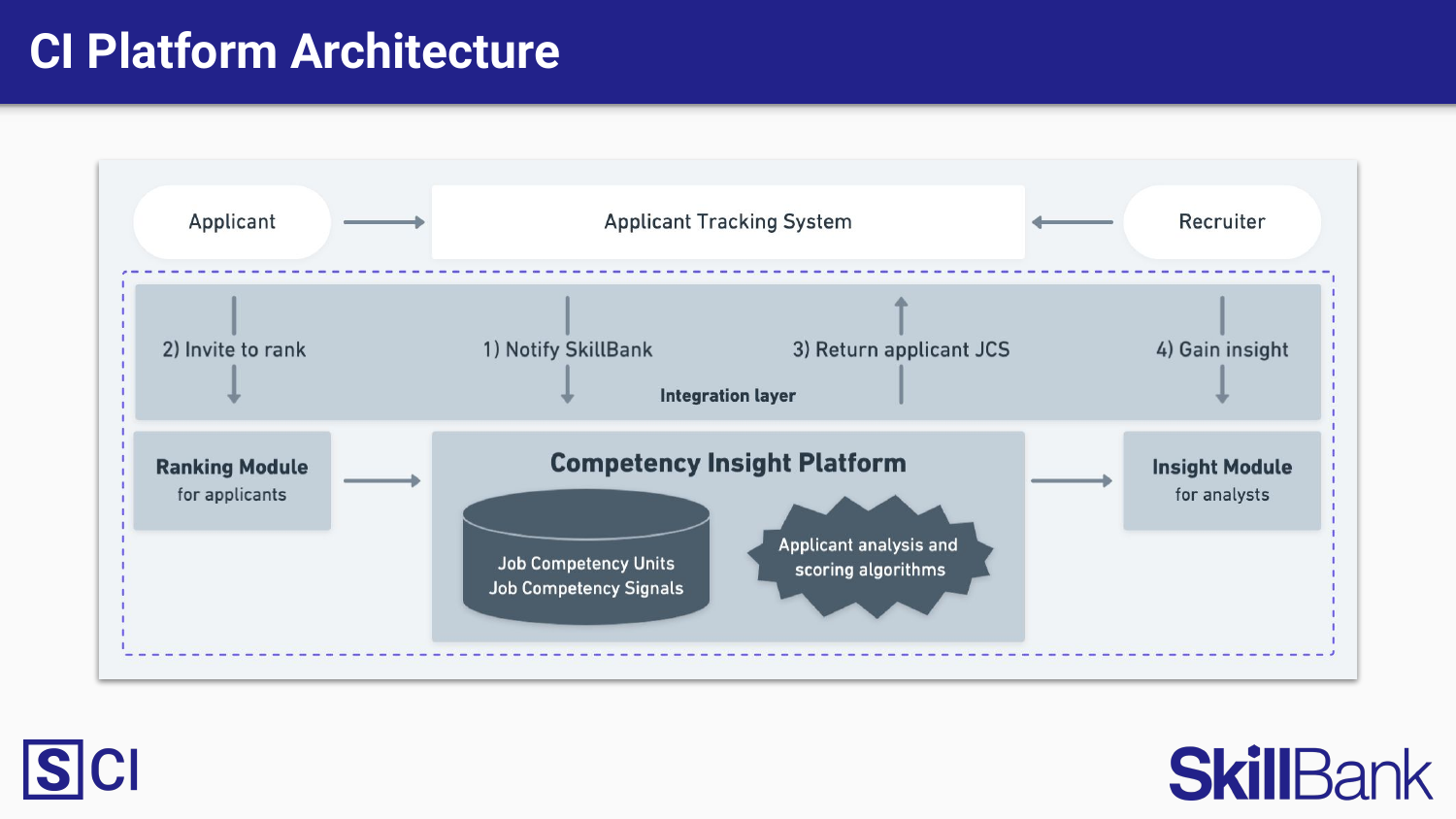### **ATS Workflow**